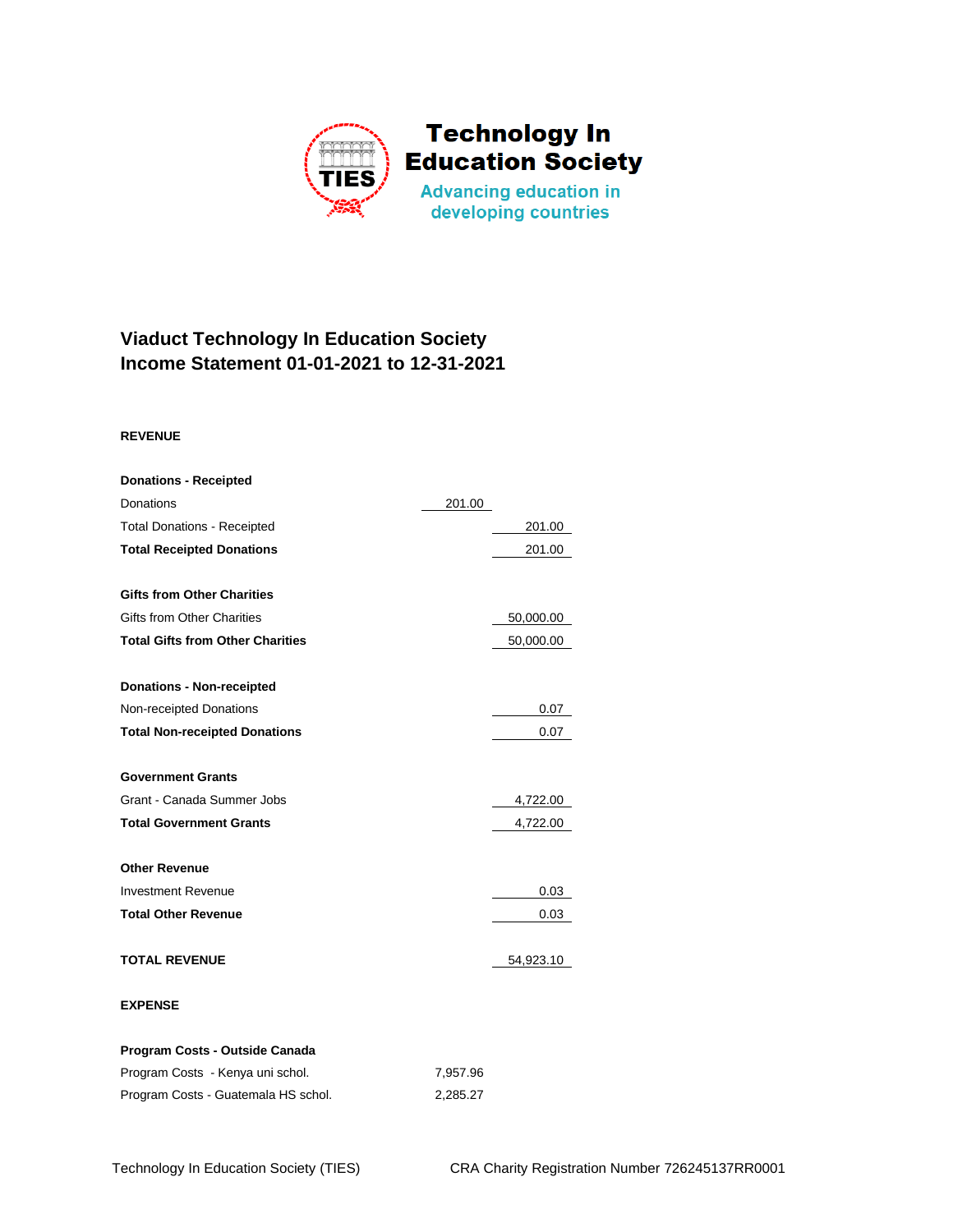| Program Costs - Sierra Leone                 | 8,400.00 |           |
|----------------------------------------------|----------|-----------|
| Program Costs - Outside Canada               |          | 18,643.23 |
| <b>Total Program Costs-Outside Canada</b>    |          | 18,643.23 |
| <b>Payroll Expenses</b>                      |          |           |
| Wages & Salaries                             |          | 4,426.24  |
| El Expense                                   |          | 97.93     |
| <b>CPP Expense</b>                           |          | 189.91    |
| <b>Total Payroll Expense</b>                 |          | 4,714.08  |
| <b>General &amp; Administrative Expenses</b> |          |           |
| <b>Business Registrations &amp; Licences</b> |          | 90.00     |
| Computer (Website & Software)                |          | 89.36     |
| Interest & Bank Charges                      |          | 212.38    |
| Miscellaneous Expenses                       |          | 100.00    |
| Telephone & Internet                         |          | 794.70    |
| <b>Online Donation Processing Fees</b>       | 3.82     |           |
| <b>Total Payment Processing Fees</b>         |          | 3.82      |
| <b>Total General &amp; Admin. Expenses</b>   |          | 1,290.26  |
| <b>TOTAL EXPENSE</b>                         |          | 24,647.57 |
| <b>NET INCOME</b>                            |          | 30,275.53 |

**Generated On: 02-14-2022**